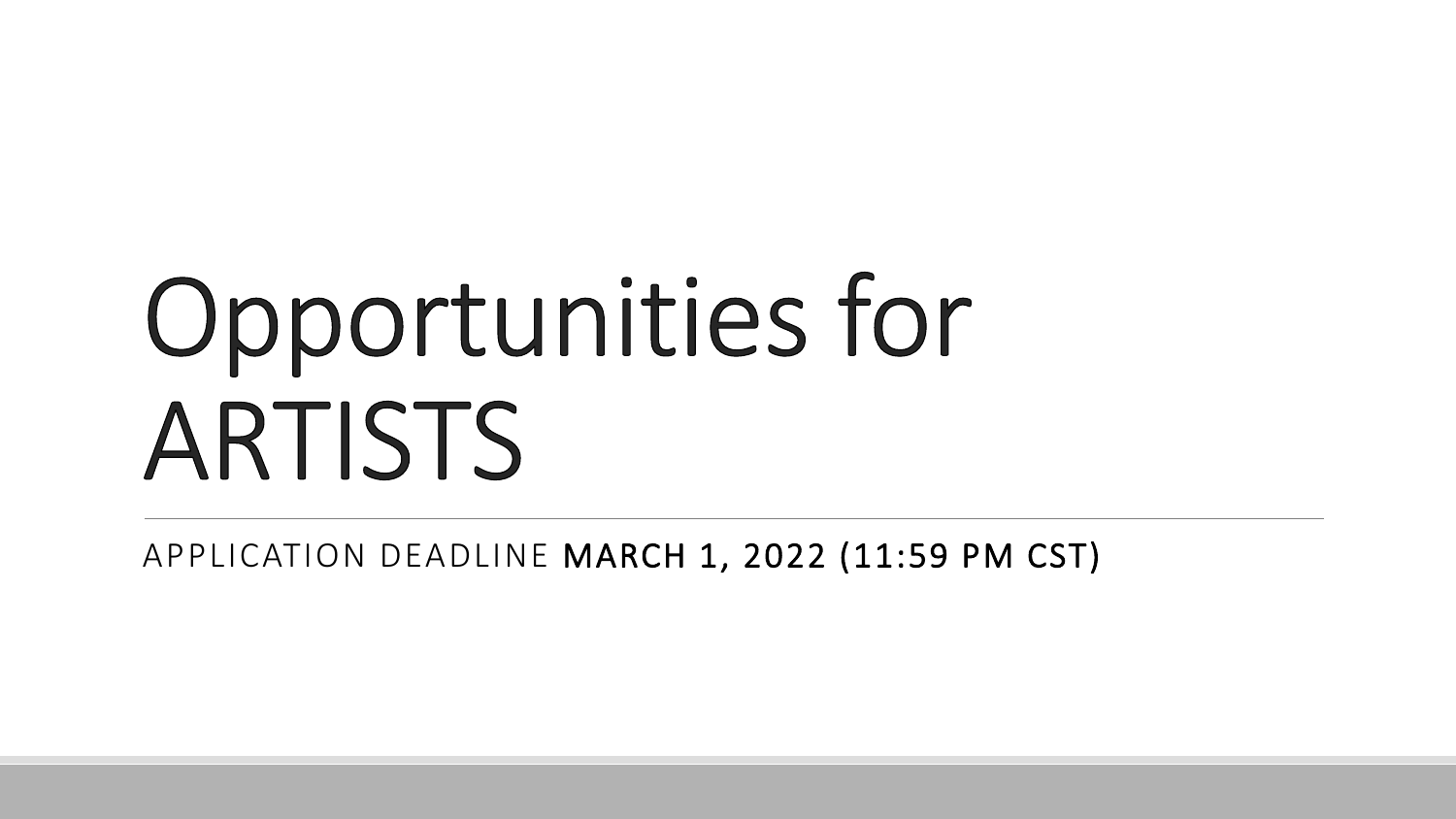# PRIORITIES

At the *South Dakota Arts Council*, we appreciate and work to support the arts across our state.

We believe in our purpose to serve South Dakotans and their communities through the arts.

We are ready to serve our constituents, support your enthusiasm, recognize your challenges, and work alongside you to transform South Dakota's communities and people through the arts.

#### **APPLY ONLINE AT <https://sdac.gosmart.org/>**

#### **QUESTIONS? Contact:**

Kate Vandel, Grant Specialist **kathryn.vandel@state.sd.us** or **605-773-3301** 

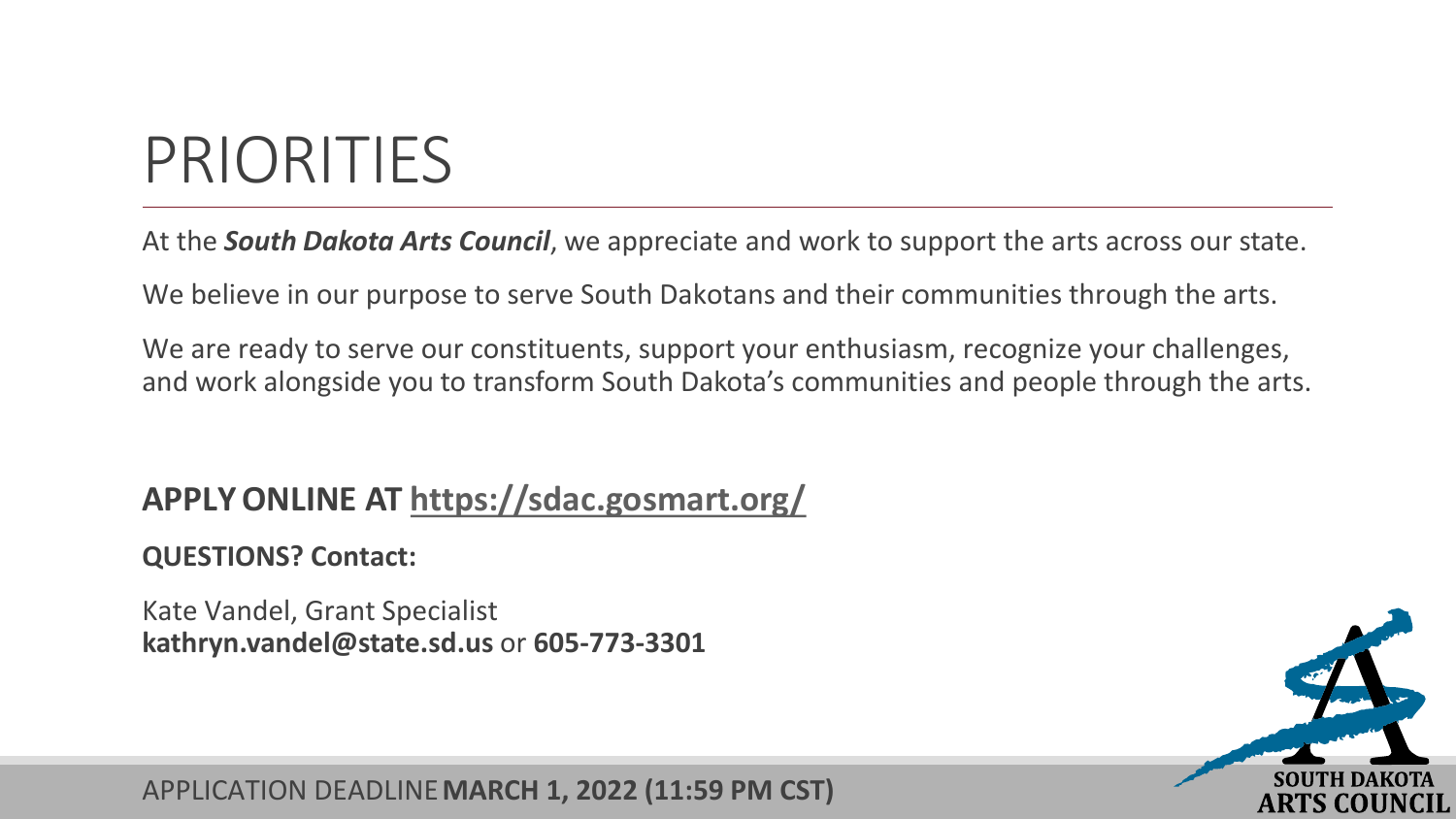## **ELIGIBILITY**

Artists may apply for ONLY ONE grant.

Grants for South Dakota residents:

- Applicants must live in South Dakota for at least ONE YEAR prior to and REMAIN residents through the grant period.
- FELLOWSHIP applicants must live in South Dakota for at least TWO YEARS prior to application and REMAIN residents through the grant period.

Grants can support work taking place between July 1, 2022, and June 30, 2023.

Grants CANNOT fund students, academic research, or formal studies towards a degree.

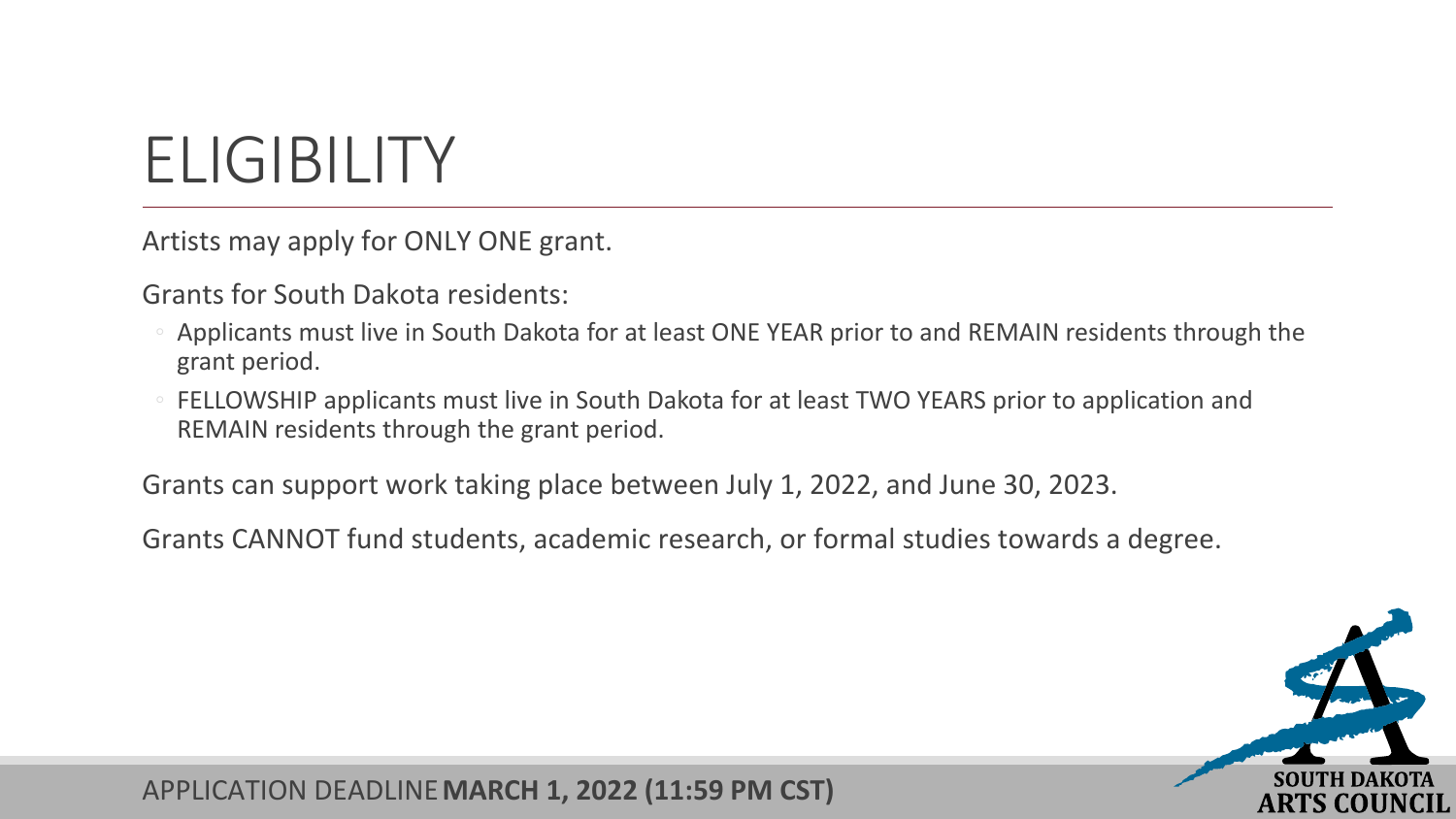## RESTRICTIONS

Past ARTIST FELLOWSHIP recipients cannot apply for Artist Career Development grants.

Past ARTIST FELLOWSHIP recipients cannot apply for any artist grants for a three-year period.

Past ARTIST GRANT recipients cannot apply again for the SAME GRANT for a threeyear period.

Past ARTIST CAREER DEVELOPMENT recipients can apply the next year in other categories of support.

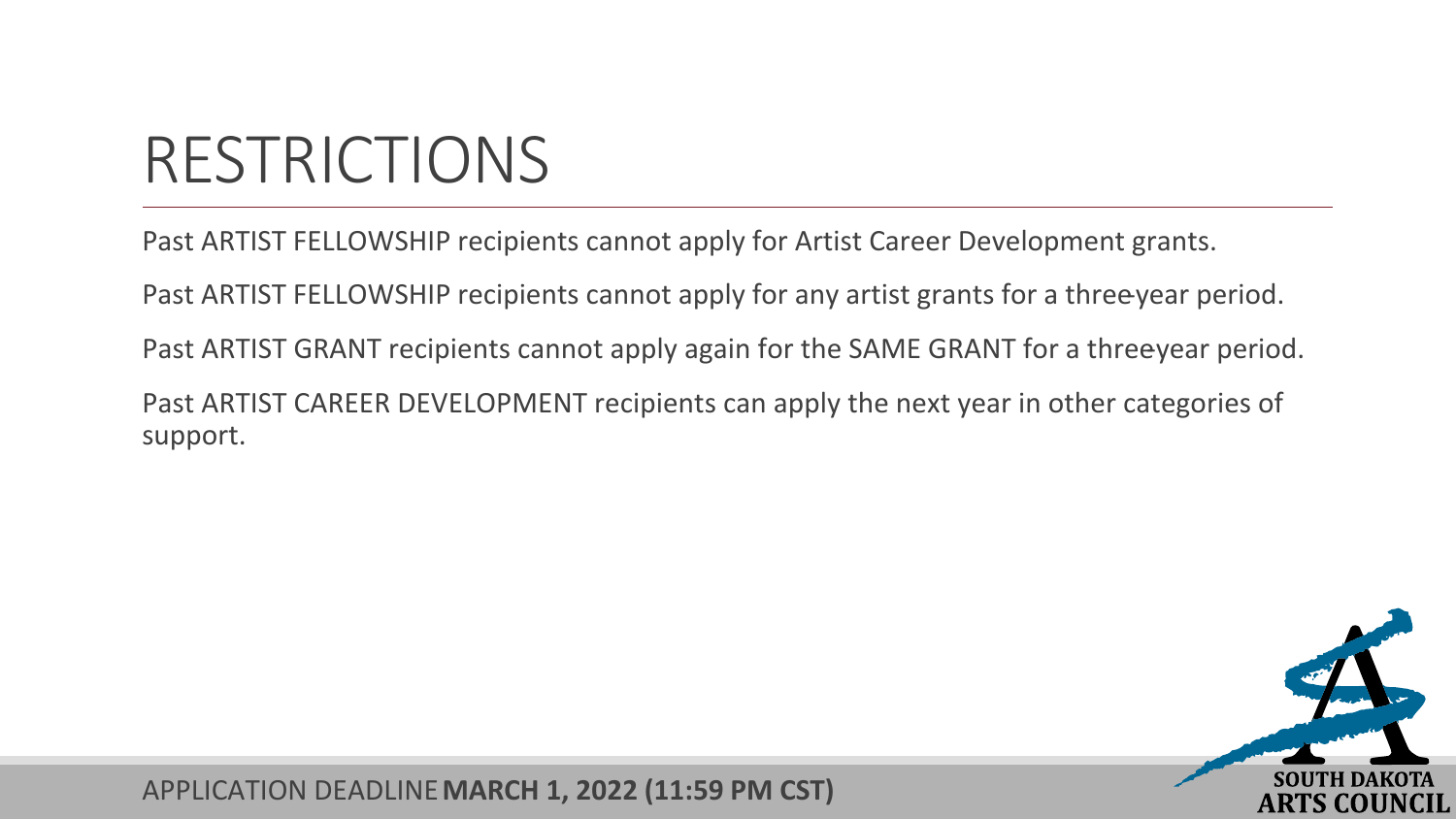### GRANTS

**Artist Career Development Grants** provide financial support to **any artists** committed to advancing their work and careers as artists.

**Artist Fellowships** are awarded to artists with an outstanding professional record of accomplishment and reward their individual artistic excellence.

**Artist Collaboration Grants** support the collaboration of two artists for the purpose of advancing their work and careers and contributing to the arts in each of their communities.

**Traditional Arts Apprenticeship Grants** support the continuation of South Dakota's traditional arts and cultures by providing grants to master artists to teach qualified apprentices.

**Artist Project Grants** support individual artists in their pursuit of a specific project that benefits themselves and the public.

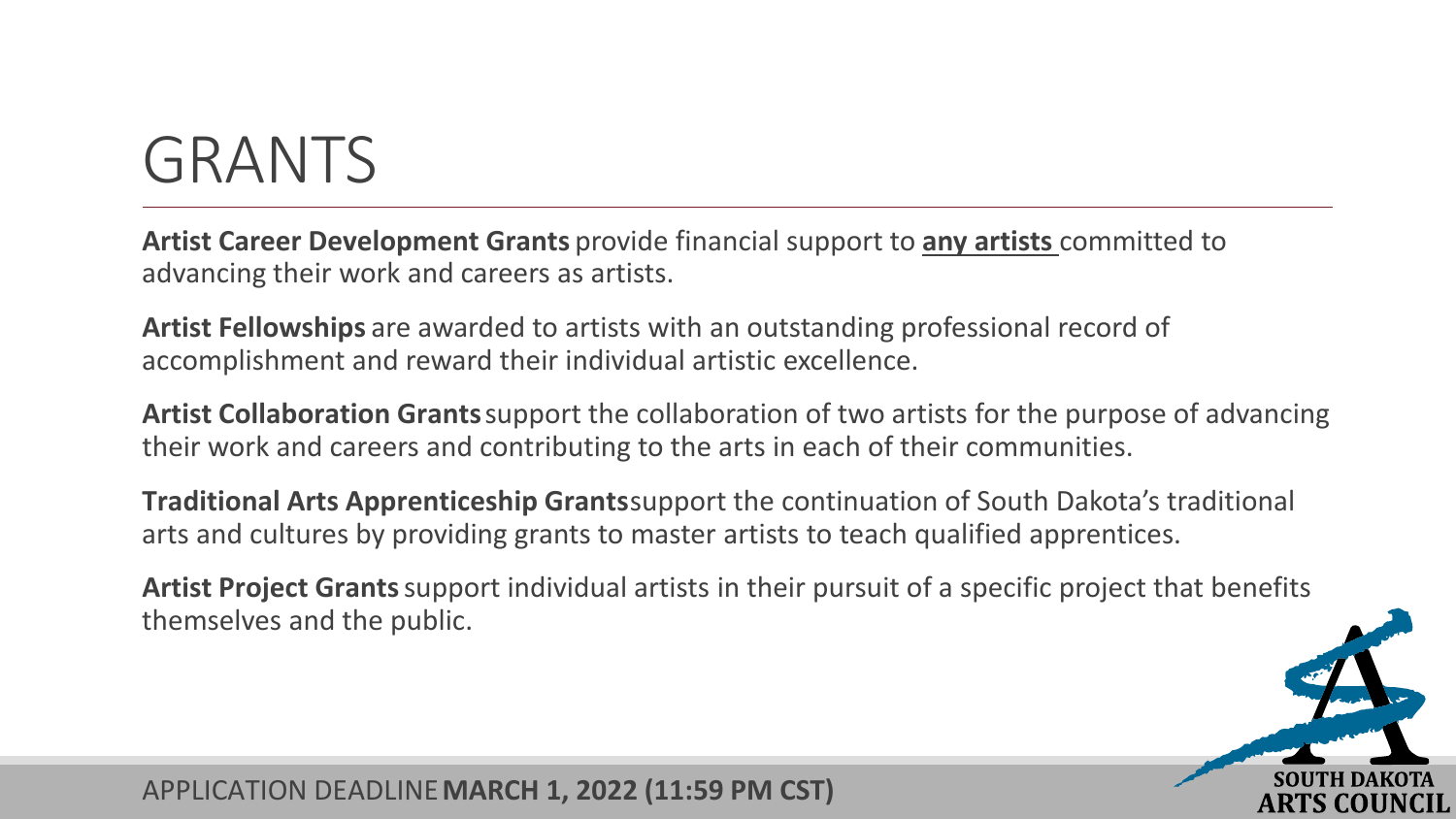# WHAT TO APPLY FOR?

FOLLOW THE GUIDANCE ON THESE NEXT SLIDES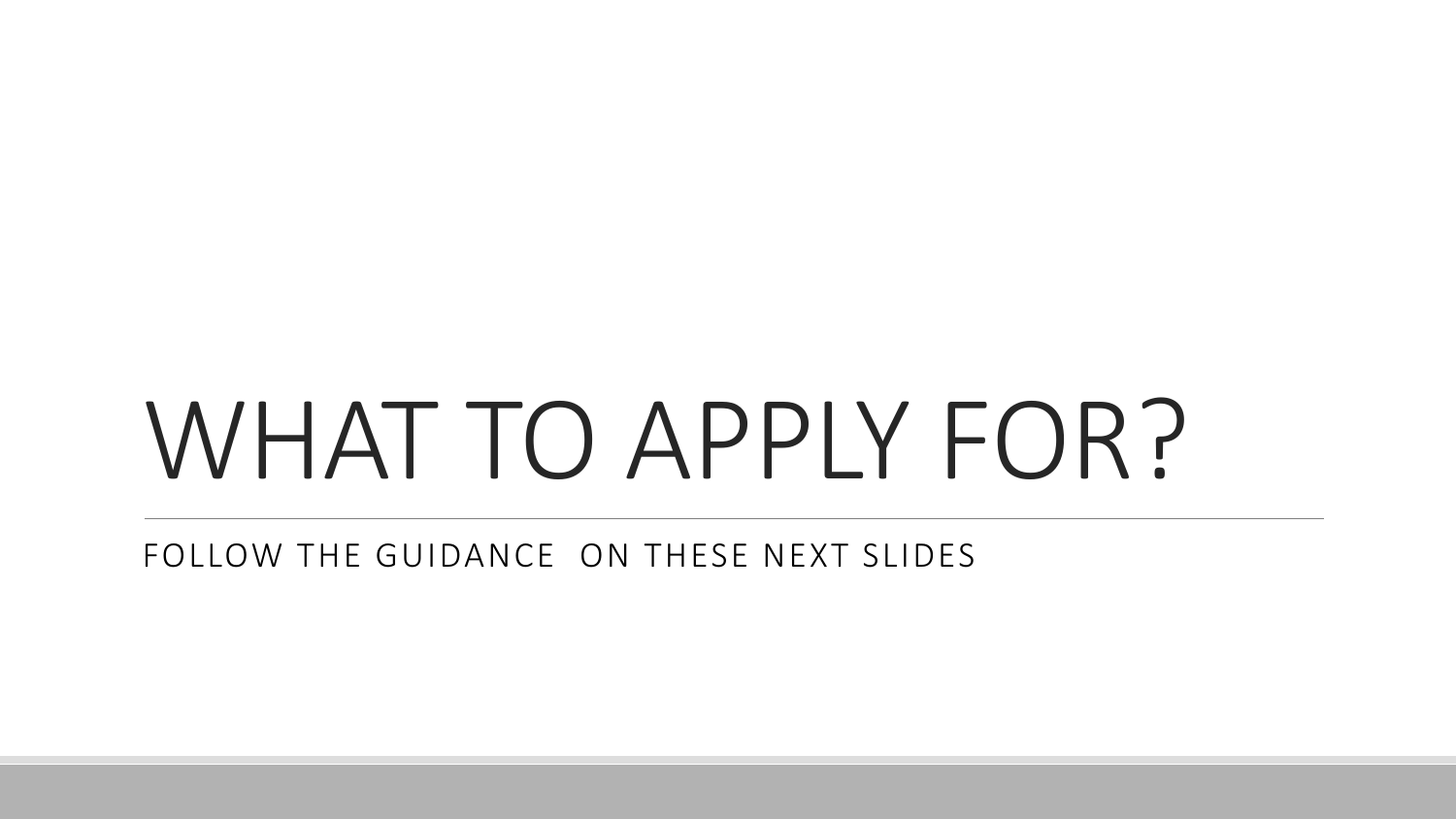### ARTIST PROJECT GRANT

If you have:

A specific project that benefits the public

A clear plan of what will take place, collaborating partners, audience, etc.

A clear budget, matching income to expenses, with community support

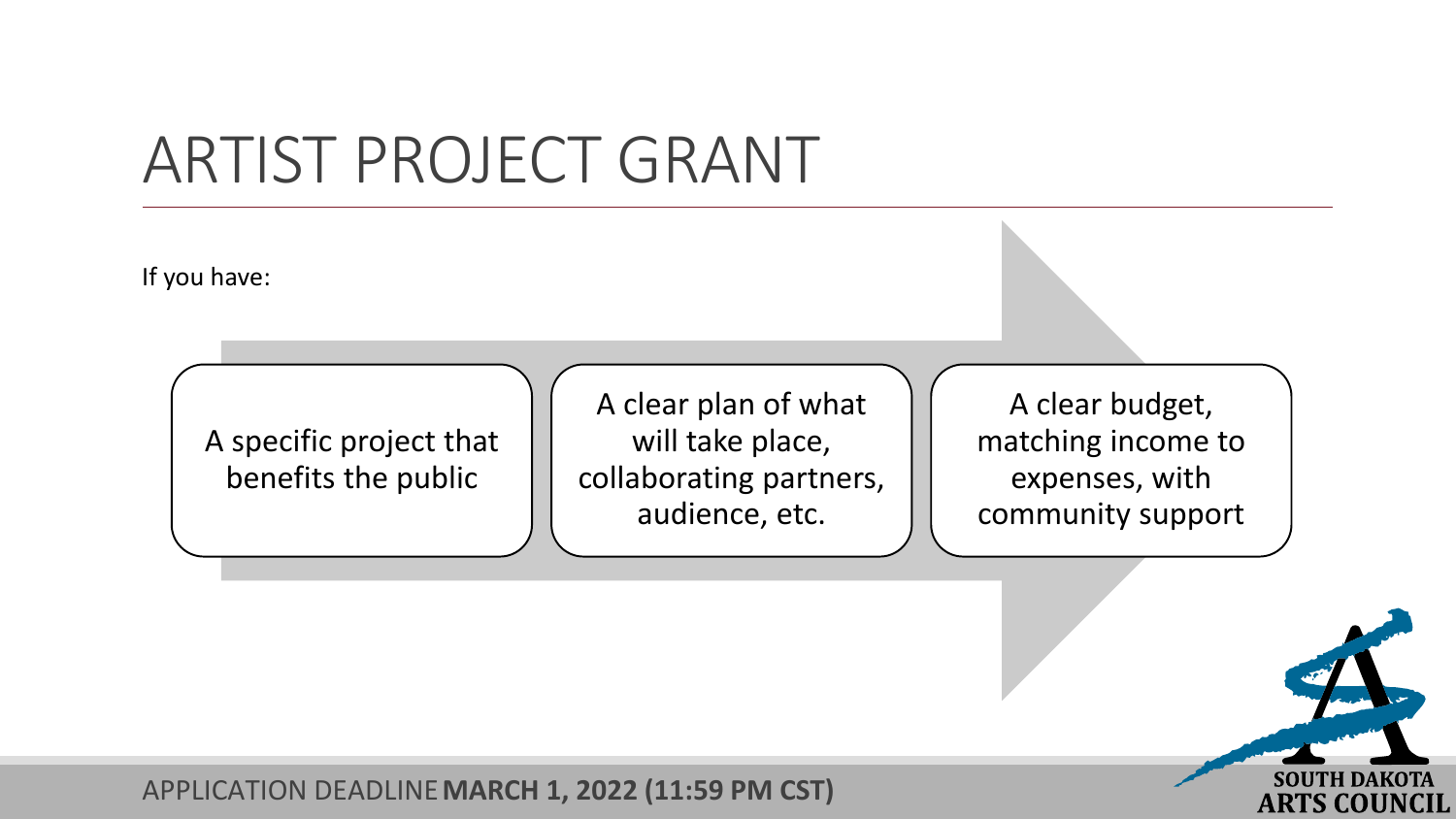### ARTIST CAREER, FELLOWSHIP, COLLABORATION GRANTS

If you:

Plan to produce work, market yourself, reach a new audience

Have an artist statement defining what you do, why you do it, and what it does for you

Can identify how this grant benefits you, your career, the arts in South Dakota

**ARTS COUNCIL**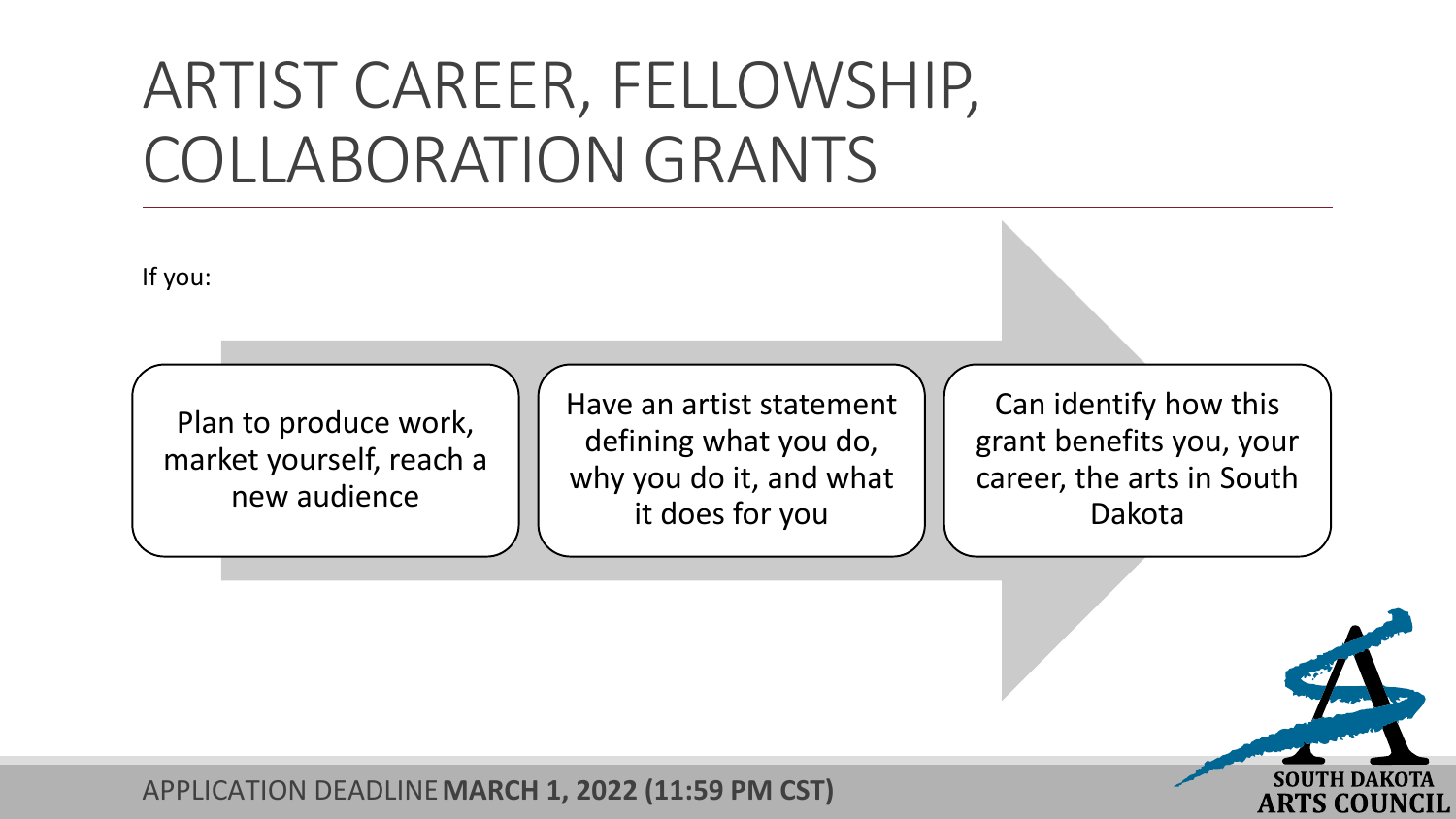#### TRADITIONAL ARTS APPRENTICESHIP

If you:

Are a master artist committed to teaching traditional art form to qualified apprentices

Have an apprentice ready to learn under guidance of a master artist

Have a plan for up to 120 hours of guidance through the grant period

**ARTS COUNCIL**